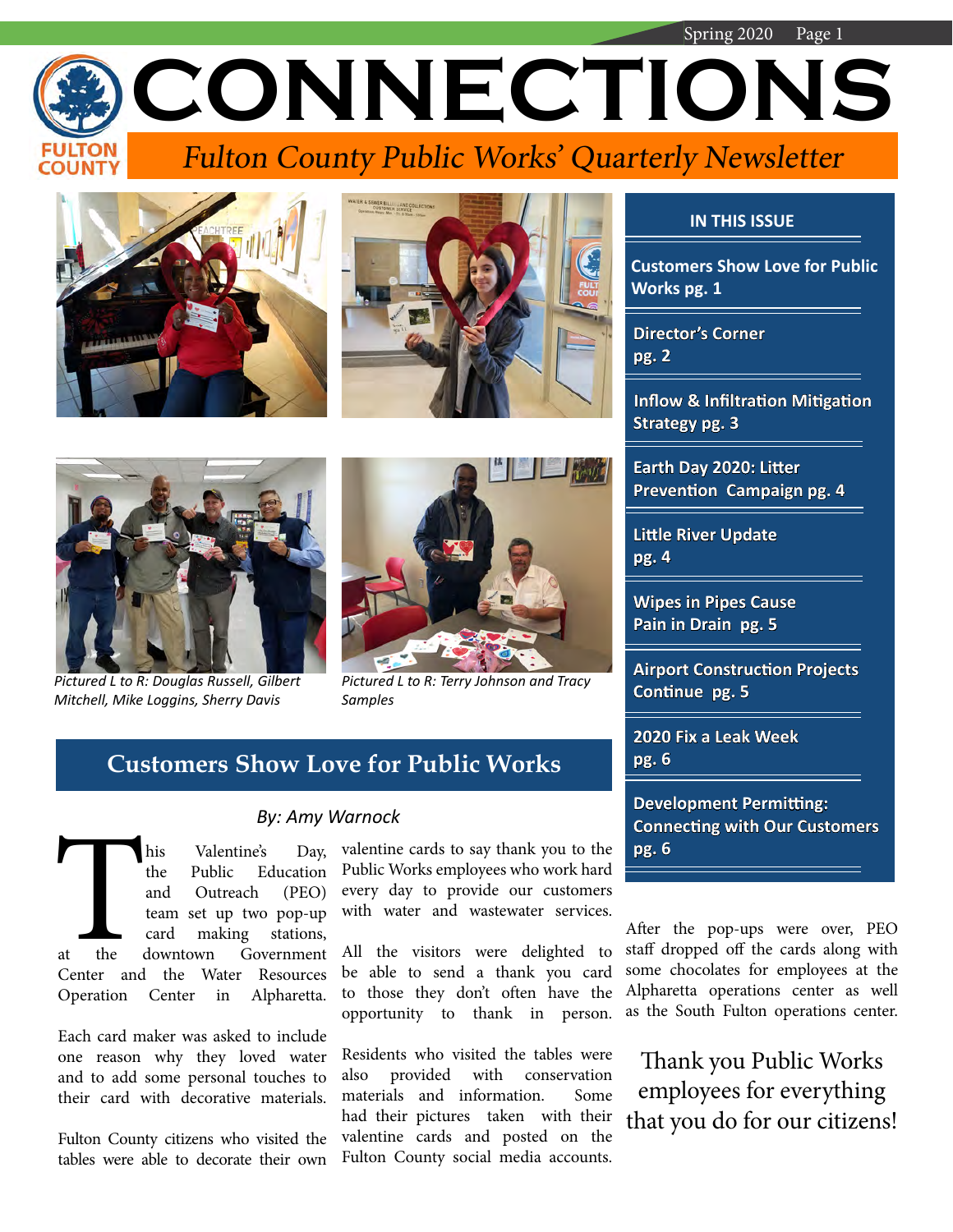### |Connections~Fulton County Public Works

## Director's Corner *By: David Clark*

Welcome to the new "normal" whatever that may be.

I think we all would agree that the last few months have been strange and unprecedented. I hope that everyone is remaining safe, healthy, and taking the necessary precautions both on the job and at home to minimize their exposure to COVID-19.



One thing that has remained steady is the commitment to the Fulton County community that Public Works employees have shown throughout this challenging time. As always, all Public Works staff responded to the expectation of continuing to provide the essential services to North and South Fulton County. This includes airport services at the Fulton County Executive Airport, planning and zoning functions as well as transportation and stormwater maintenance in the Fulton Industrial District, water distribution in North Fulton, and sewer collection and treatment in North and South Fulton.

I am grateful to the commitment that all divisions show to ensure essential services are provided without a hitch. The dedication of Public Works has also been noted by the Board of Commissioners and the Manager's Office.

No one is certain how much longer this specific event will last or when the next emergency will come. However one thing is for certain, Public Works and its dedicated team members will be ready when needed.

| <b>Welcome New Employees!</b> |                                     |  |
|-------------------------------|-------------------------------------|--|
| Cody Tolleson                 | Maintenance Worker, Sr.             |  |
| Jordan James                  | Maintenance Worker, Sr.             |  |
| Michael Crawford              | Maintenance Worker, Sr.             |  |
| Adran Walker                  | Maintenance Worker, Sr.             |  |
| Steven Jackson                | <b>Construction Project Manager</b> |  |
| <b>Brandon Scott</b>          | <b>Staff Engineer</b>               |  |
| Promotions                    |                                     |  |
| Chad Pendley                  | Heavy Equipment Operator            |  |

| Spring $2020$ Page 2    |  |
|-------------------------|--|
|                         |  |
| <b>Public Works</b>     |  |
| $\sim$ + $\sim$ M-makes |  |

| By the Numbers<br>January-March 2020 |                     |                                                               |
|--------------------------------------|---------------------|---------------------------------------------------------------|
|                                      | 22.07<br><b>MGD</b> | <b>Total Potable Water</b><br>Distributed<br>(average day)    |
|                                      | 7.73%               | Non-Revenue Water<br>(annualized)                             |
|                                      | 123                 | <b>Small Meters</b><br>Replaced                               |
|                                      | 61.08<br><b>MGD</b> | <b>Total Wastewater</b><br>Treated (average day)              |
|                                      | 29.14<br>Acres      | Sewer Easement<br>Cleared                                     |
| esource<br>$\sqrt{\rm{ater}}$        | 2.78 MG             | Reuse Water<br>Provided (JCEC)                                |
|                                      | 16.99<br><b>MG</b>  | Reuse Water<br>Provided (Little River)                        |
|                                      | 135                 | Water and Sewer<br>Service Applications<br>Processed          |
|                                      | <b>YTD: 11</b>      | <b>Sewer Overflows</b><br>$>10,000$ gallons<br>(major spill)  |
|                                      | <b>YTD: 12</b>      | <b>Sewer Overflows</b><br>$<$ 10,000 gallons<br>(minor spill) |
|                                      | 4,800               | People Reached by<br>PEO Staff                                |
|                                      | 22.5%               | Airport Revenue<br>(end of March 2020)                        |
|                                      | 11,745              | <b>Aircraft Operations</b><br><b>YTD</b>                      |
|                                      | 32                  | <b>Utility Permits</b><br>Processed                           |
|                                      | 76                  | Potholes<br>Repaired                                          |
|                                      | 16 Tons             | Litter<br>Picked Up                                           |
|                                      | 20                  | Traffic Signals<br>Maintained                                 |
|                                      | 37                  | <b>Utility Plans</b><br>Approved                              |
| <b>Development</b>                   | 115                 | <b>Utility Projects</b><br><b>Under Construction</b>          |
|                                      | 5                   | <b>Utility Projects</b><br>Completed/Accepted                 |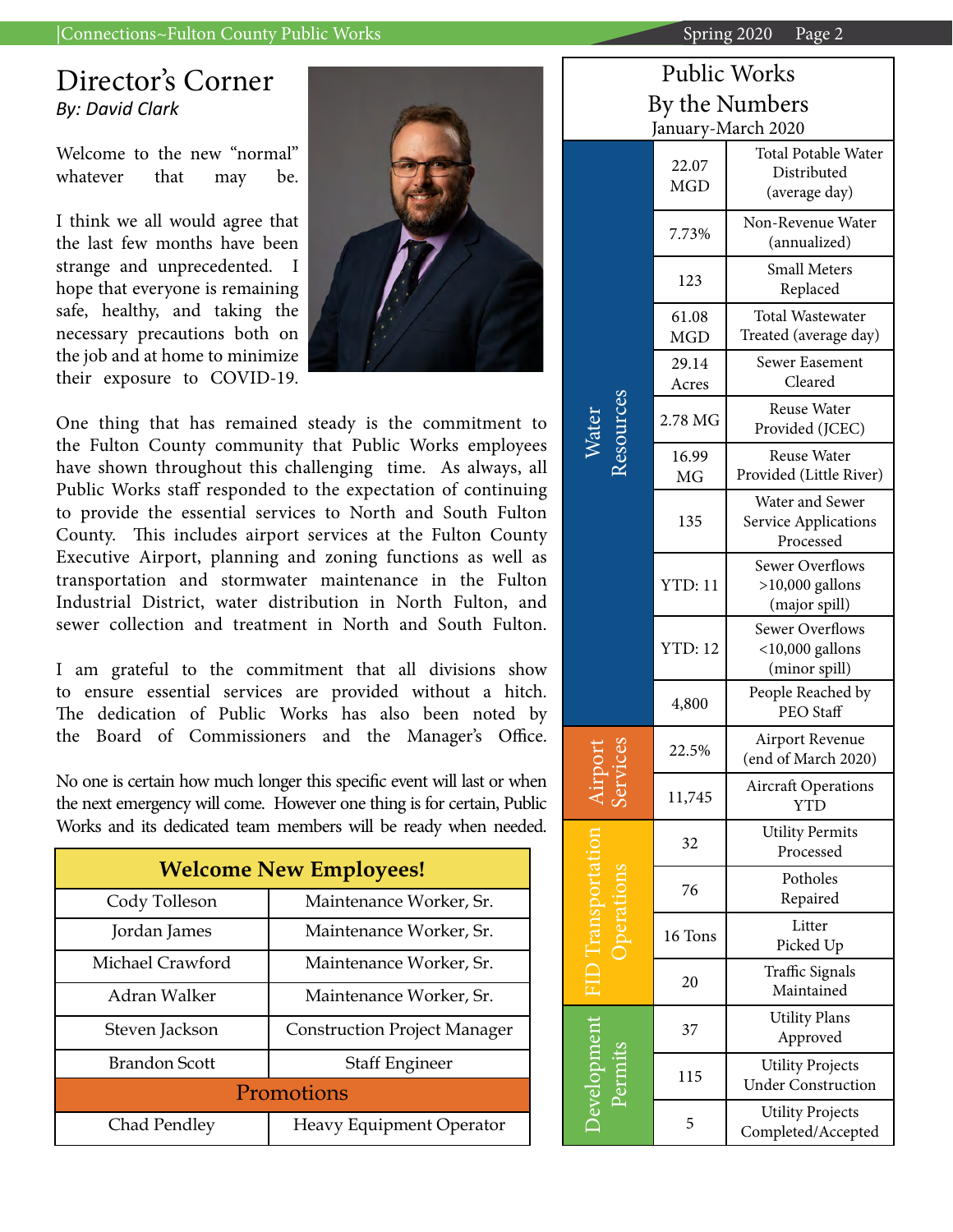### *By: Charles Nezianya Input Provided By: Anton Denev, Sam Tamakloe, Clint Ghahramani, Roy Barnes*

The Department of Public Works has implemented an infiltration and inflow (I&I) mitigation plan to address capacity based sanitary sewer overflows (SSOs). Heavy rain events often cause rainfall derived infiltration and inflow (RDII). The rain fills the empty spaces of the sewer lines, and then forces a mixture of rain water and untreated sewage out of manholes and into the environment. Our wastewater collection system consists of approximately 2,200 miles of gravity sewer pipelines and 63,000 manholes within North and South Fulton.

The I&I mitigation plan consists of a sanitary sewer evaluation study (SSES), using closed circuit television (CCTV) to visually inspect pipelines and manholes to identify defects for repair. Since most RDII caused SSOs occur within 5 main sewer basins, the primary focus is to inspect pipelines 24 inches or greater as well as manholes within Big Creek, Little River, Morning Creek, Camp Creek and Wilson Creek basins. Some smaller diameter pipes are also inspected and identified for repair based on analysis using flow monitors installed at strategic locations within the collection system.

The reports from these inspections are reviewed to identify defects that need to be repaired, as well as the rehabilitation technique that will be most effective in preventing future RDII caused SSOs for the defect type and location. Each rehabilitation technique is evaluated to determine the most efficient and cost effective method needed for each repair. The types of rehabilitation methodology that are evaluated and recommended includes but are not limited to: slip lining, spiral wounding lining, cured-in-place-pipe (CIPP), point repair, pipe bursting, pipe replacement, grouting, manhole lining, fiberglass manhole insert, and raising and/or replacement of manhole.

Spiral Wounding Lining





Raised Manhole

I&I mitigation projects started last year but projects have been delayed due to rainfall events. When projects are completed, flow monitors and rainfall data will be used to compare improvements.



*This graph depicts rainfall derived infiltration and inflow (RDII) spills comparison from 2017 – 2020 (Jan – March). The spills were driven by rainfall events and will reduce significantly once I&I mitigation projects are completed.* 

## **Completed or Ongoing I&I Mitigation Projects**

| <b>Big Creek</b>    | Spiral lining of 1,100 linear feet (LF) of 60 inch pipe is completed and 500 LF of 42 inch pipe is ongoing<br>on Azalea/Riverside road. Approximately 48 manholes have been identified for rehabilitation and<br>approximately153 manholes have been raised and lined within the Big Creek basin. |
|---------------------|---------------------------------------------------------------------------------------------------------------------------------------------------------------------------------------------------------------------------------------------------------------------------------------------------|
| <b>Little River</b> | Approximately 3,000 LF of pipes and 45 manholes with I&I defects and low lying manholes along lakes and<br>creeks have been identified for rehabilitation. 110 LF of pipe has been replaced to address sag within the line.                                                                       |
| Morning<br>Creek    | Approximately 100 manholes with I&I defects have been identified for rehabilitation, work is currently ongoing.<br>3 manholes have been rehabilitated with fiberglass insert and rehabilitation work using insert is ongoing.                                                                     |
| Camp<br>Creek       | Rehabilitate 1,500 LF of pipe projected to start this spring. 10 manholes have been rehabilitated with fiberglass<br>inserts. Rehabilitation of manholes located within swampy areas will continue and expected to be completed<br>this year.                                                     |
| Wilson<br>Creek     | CCTV and manhole inspections are ongoing and expected to be completed in June.                                                                                                                                                                                                                    |

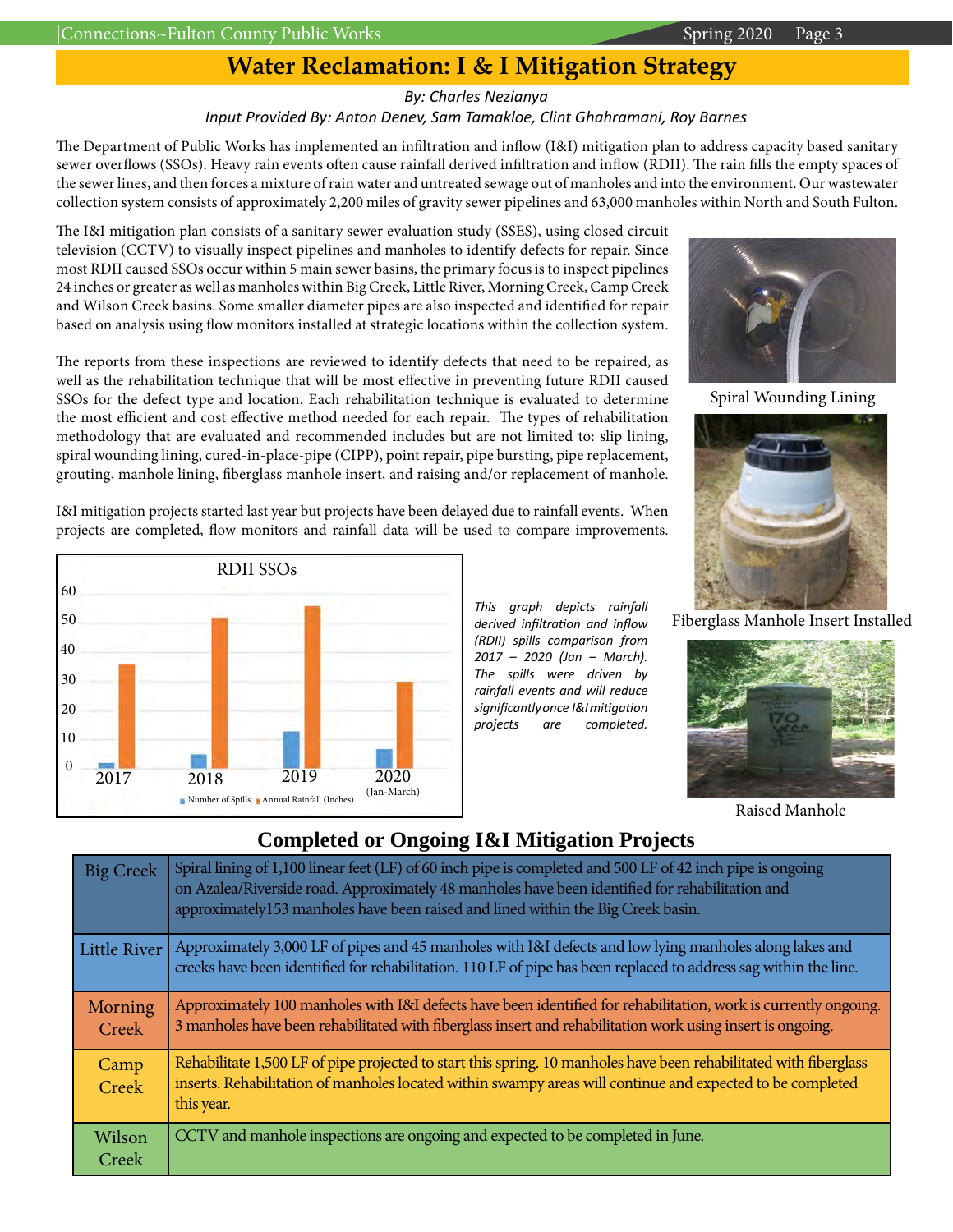## **Earth Day 2020: Litter Prevention Campaign**

## *By: Kelli Edwards*

On Wednesday, April 22, 2020, the world celebrated the 50th anniversary of World Earth Day. As we commemorate 50 years of ground breaking environmental stewardship, the Public Education and Outreach (PEO) team would like to shine a light on one of our most challenging environmental issues: Littering.

Littering is one of the most challenging and unattractive problems to take on in Fulton County, the most populated county in the state of Georgia. In fact, in 2019 the FID Transportation Operations team collected 146.7 tons of trash from Fulton Industrial District (FID) roadways - the equivalent to the weight of about 8 empty semi-trucks. Unfortunately, litter is not only an eye sore, but an environmental concern. Litter and pollutants picked up by stormwater runoff goes directly into surface water sources, including rivers, lakes, and streams.

In an effort to combat this problem, the PEO team is spreading the word about best ways to eliminate street litter and prevent storm water pollution. We have partnered with the Transportation Operations team to bring light to major areas of concern, including hot spots along Fulton Industrial Blvd. Additionally, Public Works vehicles have added magnetic vehicle signage that educate our constituents about the adverse impacts of litter in our environment.

You can get in on the fun too! Keep an eye out for our volunteer clean-ups and green cleaning workshops. On this Earth Day, we ask that you spread the word about litter prevention. Together, we can move forward in celebrating our Earth for the next 50 years.

> For more information about our ongoing cleanups and antilitter prevention programs, contact Kelli L. Edwards at Kelli.Edwards@fultoncountyga.gov or 404-612-8745.

# **Little River Update**

*By: Tim Mullen*

Nobody could have predicted the extent of the impact of COVID-19. Nonetheless, Public Works has risen to the challenge, adapting to a new normal to keep water and wastewater services intact and ensure our workers' safety.

Construction of the expansion of the Little River Wastewater Reclamation Facility is still underway. The project is behind schedule primarily due to the extremely wet winter. The excessive rain resulted in delays in transferring flow from the north basin to the south basin.

Currently the contractor is completing preparation work for the installation of the membrane system. The membranes, provided by Suez, are scheduled to be installed in mid-May. They are installing a system similar to the system used at Johns Creek Environmental Campus but using the latest technology. When the membranes are installed and tested, the facility will be able to process the higher flow rates that we are experiencing at this time.

The contractor is also working on completion of construction of the south bio-basin. Due to the addition of the rain delay days and the COVID-19 crisis, the contractor is scheduled to complete the construction of the project in late June.







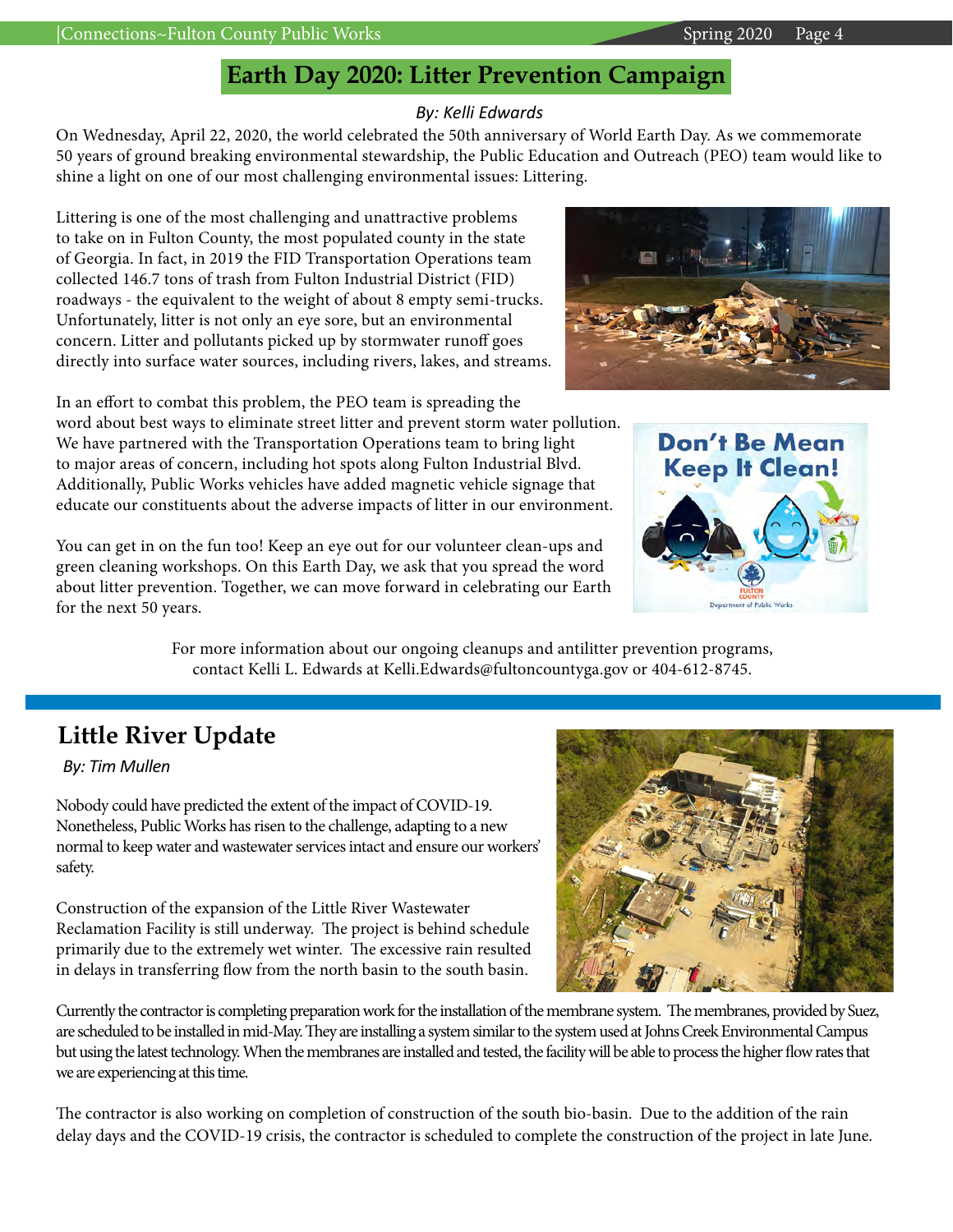## **Wipes in Pipes Cause Pain in Drain**

*By: Shelley Lange*

It appears that most people are following the recommendations of public health officials to clean and sterilize countertops, doorknobs, faucets and other frequently touched surfaces in their homes. Disposable wipes have become a hot commodity during this COVID-19 pandemic. As soon as they come in, they quickly disappear from store shelves. The problem? Now, those wipes are getting flushed down toilets, where they clog the sewer system. Paper towels, napkins and facial tissues are just as damaging to your sewer pipes.

Yes, wipes may be labeled flushable but they are not degradable, which means they don't break down, like toilet paper is engineered to do. Flushing them is like flushing a handkerchief or other items made of cloth. Like most urban cities, Fulton County has a centralized sewage collection system that depends on gravity and enough water flow to move along human waste and biodegradable toilet paper, and are not designed to handle wipes. They gum up the system, clog pipes and pumps, and cost taxpayers and residents lots of money in additional maintenance costs.



*This image shows what it looks like when we get wipes and other "toilet paper alternatives" at the plant. When posted on the Fulton County Governement Facebook page, it was shared more than 300 times and estimated to have reached more than 35,000 people.*



**Fulton County Government** March 27

This photo shows paper towels and wipes removed from the Big Creek Wastewater Treatment Plant over the last 24 hours. Please ONLY flush toilet paper. NEVER flush wipes or paper towels, they cause damage and disruption to the sewer system. #wipesclogpipes



47 Comments 337 Shares

...

Wastewater treatment facilities across the state have reported an uptick in the amount of clogged main sewer lines and spills associated with wipes and paper towels. Our Fulton County sewer workers screen about 5 tons of debris (rags, wipes, etc.) and grease daily, averaging about 160 TONS a month from our Big Creek, Johns Creek Environmental Campus, Little River and Camp Creek Water Reclamation Facilities. That's nothing to sneeze at (and by the way, please put that tissue in the trash...)!

If you must use wipes, put them in the trash, not the toilet! At first it may be a little inconvenient, but if you "can it" for just one week you may find that your "new normal" is not so scary and well worth the small effort to help the environment. Think of it as "social distancing" for your pipes – just keep the wipes, paper towels, napkins and facial tissues at a safe distance from your pipes! The PEO group is here to answer your questions and to provide you information and tools to help you protect our water resources.

## **Airport Projects Continue During COVID-19 Outbreak**

## *By: Tim Beggerly*

Several projects have been pushing forward despite the recent COVID-19 outbreak, all the while adhering to CDC safety guidelines. This is possible as the three projects are all outdoor projects and thus allow workers to safely distance themselves from others.

The three projects able to operate under these guidelines are: taxiway construction for the North Terminal Area, sanitary sewer installation, and obstruction removal from the runway approach lighting system. Additionally, we are set to open bids next week on a large landscaping project which will beautify areas around the airport such as Aviation Circle, Fulton Industrial Blvd, and Martin Luther King Drive.





As the airport remains open 24/7/365, airport staff has been on-site to not

only supervise the on-going projects, but to keep the airport operating safely during this critical time.